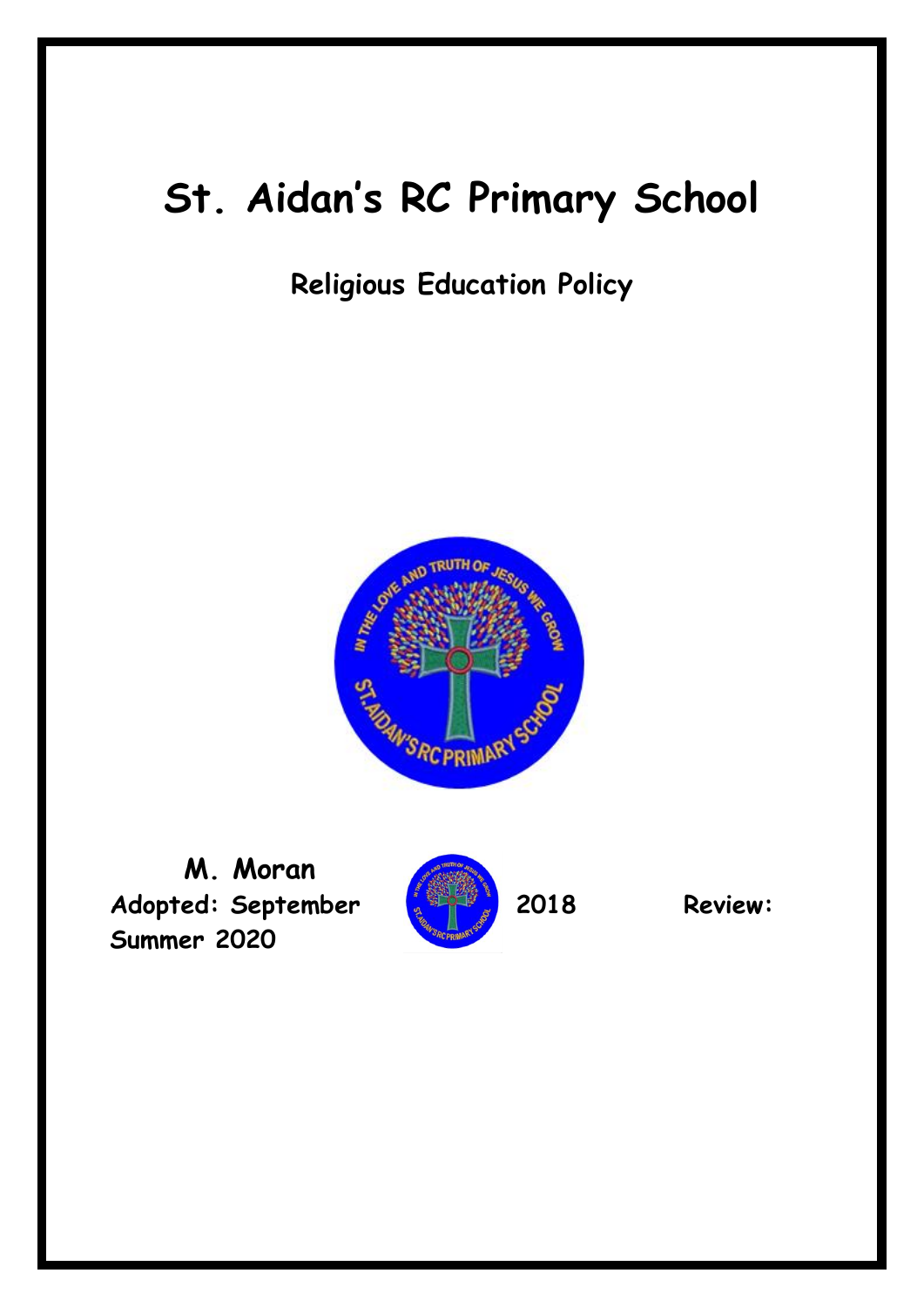#### **Mission Statement**

'In the Love and Truth of Jesus We Grow.'

#### **Rationale of Religious Education**

l

- Religious Education is central to the educative mission of the Church. *'At the heart of Catholic education lies the Christian vision of the human person. This vision is expressed and explored in Religious Education.' 1*
- Religious Education is 'the core of the core curriculum.' *'Therefore Religious Education is never simply one subject among many, but the foundation of the entire educational process. The beliefs and values studied in Catholic religious education inspire and draw together every aspect of the life of a Catholic school….. All pupils have the right to receive an overall education which will enable them, in the light of the faith of the Church, to engage with the deepest questions of life and find reasons for the hope which is within them. Religious Education is, then, the core subject in a Catholic school.'<sup>1</sup>*
- Religious Education is the systematic study of the teaching of the Church and the mystery of Christ and is a rigorous academic subject in its own right. *Religious Education is regarded as an academic discipline with the same systematic demands*  and the same rigour as other disciplines.<sup>2</sup> As such it is to be taught, developed and resourced with the same commitment as any other subject. *"Excellence in religious education, then, will be characterised by a clarity of succinct religious learning objectives and of key content, by appropriate methodologies, rigour, richness of resources, achievement of identified outcomes and accurate methods of assessment. Classroom RE will be a challenging educational engagement between the pupil, the teacher and the authentic subject material."* <sup>3</sup>
- Whilst evangelisation and catechesis are happening in our school for some pupils, the specific contribution Religious Education makes to the Catholic Life of the school is primarily educational and will be planned, taught, assessed and monitored with the same rigour as other curriculum subjects.
- The outcome of Classroom Religious Education is: *"religiously literate and engaged young people who have the knowledge, understanding and skills – appropriate to their age and capacity – to reflect spiritually, and think ethically and theologically, and who are aware of the demands of religious commitment in everyday life"*. 4

<sup>&</sup>lt;sup>1</sup> Religious Education in Catholic Schools, Bishops' Conference of England and Wales, 2000, para 4

<sup>&</sup>lt;sup>2</sup> Religious Education Curriculum Directory, Department of Catholic Education and Formation, Bishops' Conference of England and Wales, 2012, p.3

<sup>&</sup>lt;sup>3</sup> Religious Education in Catholic Schools, Bishops' Conference of England and Wales, 2000, para 7

<sup>&</sup>lt;sup>4</sup> Religious Education Curriculum Directory, Department of Catholic Education and Formation, Bishops' Conference of England and Wales, 2012, p.6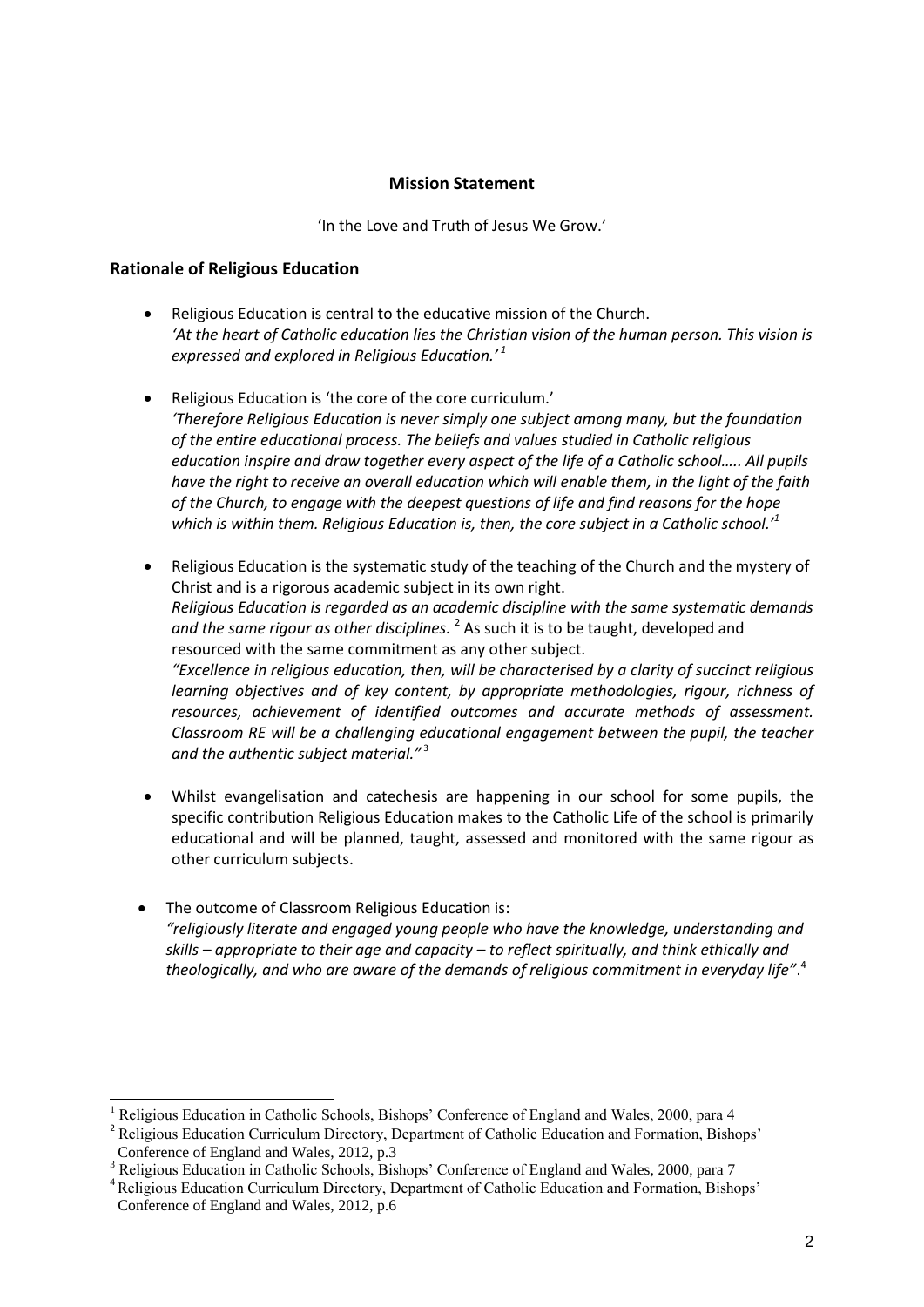# **The Aims of Religious Education as stated in the RE Curriculum Directory are:**

- *To present engagingly a comprehensive content which is the basis of knowledge and understanding of the Catholic faith;*
- *To enable pupils continually to deepen their religious and theological understanding and be able to communicate this effectively;*
- *To present an authentic vision of the Church's moral and social teaching so that pupils can make a critique of the underlying trends in contemporary culture and society;*
- *To raise pupils' awareness of the faith and traditions of other religious communities in order to respect and understand them;*
- *To develop the critical faculties of pupils so that they can relate their Catholic faith to daily life;*
- *To stimulate pupils' imagination and provoke a desire for personal meaning as revealed in the truth of the Catholic faith;*
- *To enable pupils to relate the knowledge gained through Religious Education to their understanding of other subjects in the curriculum;*
- *To bring clarity to the relationship between faith and life, and between faith and culture.<sup>5</sup>*

# **Religious Education - Curriculum Time Allocation**

10% of curriculum time is allocated to Religious Education. This does not include Collective Worship.

#### **Programme of Study**

To fulfil the above aims and to address the four areas of study outlined in the Religious Education Curriculum Directory, 2012 – Revelation, Church, Celebration and Life in Christ - the 'Come and See' programme is used as recommended by the Diocese.

#### **Process**

Religious Education is taught through the process of *Explore, Reveal, Respond.* This follows the pattern of: the human **search** for meaning, God's initiative in **Revelation** and the **response** in faith. This pattern is outlined both in the Catechism of the Catholic Church and in the Curriculum Directory. As the Directory states:

*'Teaching in Religious Education ….should help people be attentive to the meaning of their experiences, illumined by the light of the Gospel, so that they may respond to God more fully. Experience can also make the Christian message more intelligible.' 6*

# **Methodology**

A variety of teaching and learning strategies will be used from across the curriculum adapted appropriately to the needs and learning styles of pupils.

#### **Inclusion and Equality**

All pupils in our school, irrespective of ability, faith and background will have appropriate differentiated access to the Religious Education programme.

The governing body have wider responsibilities under the Equalities Act 2010 and will ensure that our school strives to do the best for all of the pupils, irrespective of disability, educational needs, race, nationality, ethnic or national origin, sex, gender identity, religion or sexual orientation or whether they are looked after children.

<sup>&</sup>lt;sup>5</sup> Religious Education Curriculum Directory, Department of Catholic Education and Formation, Bishops' Conference of England and Wales, 2012, p.6

<sup>&</sup>lt;sup>6</sup> Religious Education Curriculum Directory, Department of Catholic Education and Formation, Bishops' Conference of England and Wales, 2012, p.7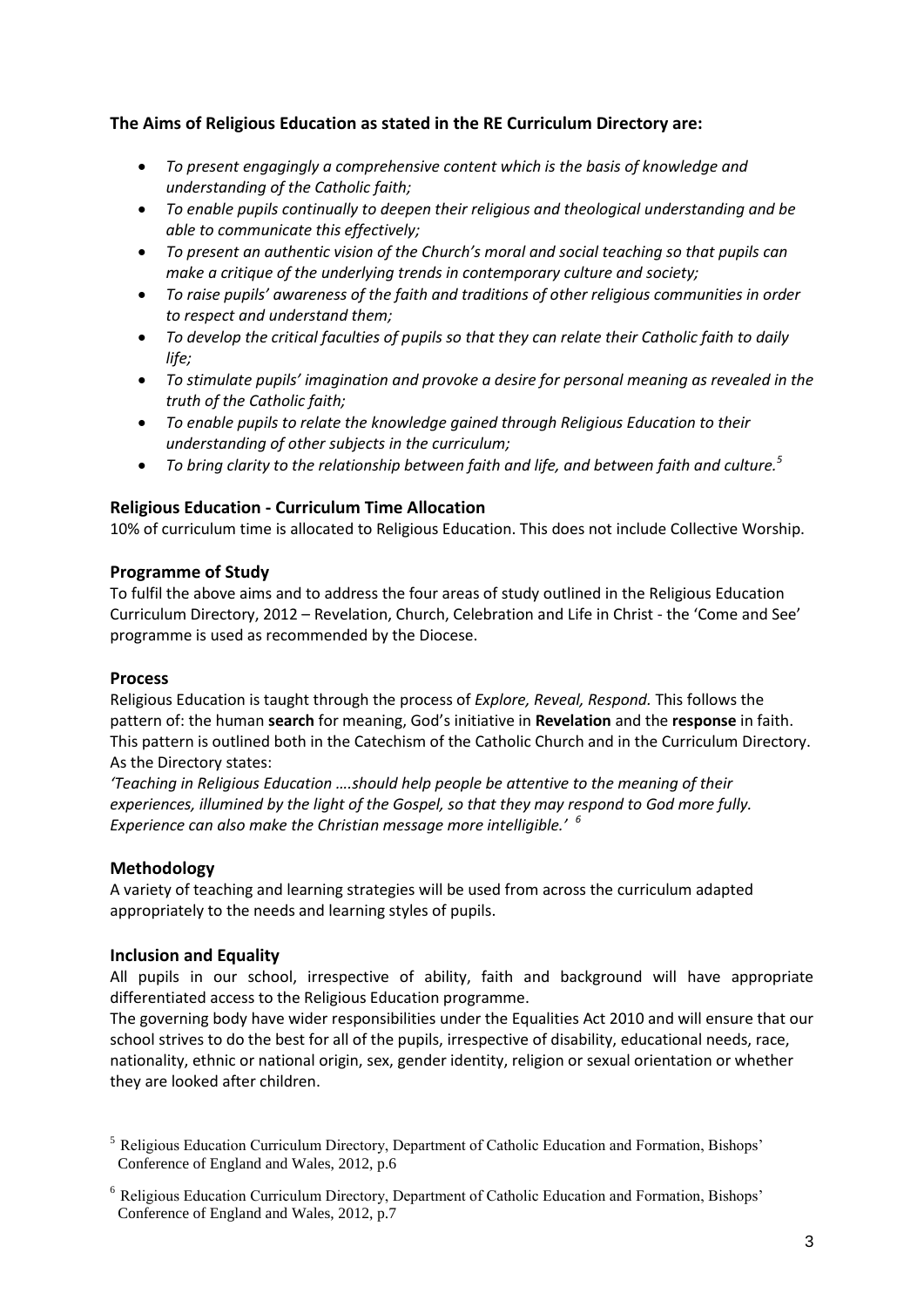# **Right of withdrawal from RE**

Parents have the right of withdrawal from RE for their children. The school has a separate Policy for the Withdrawal from RE.

# **Other Religions**

Two other religions are taught from EYFS to Year 6 following the programme of study in 'Come and See'. These are Judaism, which is usually taught in the Autumn, and Islam*,* which is taught either in the Spring or Summer. At least one week's teaching and learning time per year is given to each.

# **Assessment, Monitoring, Recording and Reporting**

- Assessment of standards is carried out according to Diocesan guidelines using the criteria set out in Levels of Attainment in RE agreed by Bishops' Conference.
- Each teacher keeps a class record of assessed work and records of pupils' progress.
- The school portfolio of pupils' work contains three samples of work from each teacher for the Diocesan agreed task each term, covering a range of abilities.
- An in house moderation meeting is held every year.
- Examples from the school portfolio of assessed samples of work are presented for Diocesan Moderation at RE Coordinators' Moderation meetings in the summer term.
- Monitoring of teaching and learning is undertaken via lesson observations, work scrutiny and collective worship observations at least once per year.
- Pupils are sublevelled at the end of each term and this information is used to ensure progress and achievement is recorded and tracked using SIMS.
- Progress and achievement in Religious Education is reported to parents/carers in a written report at the end of each academic year.
- Progress and achievement in Religious Education is reported to Governors Standards Committee on an annual basis.

# **Management of the Subject**

Michael Moran, the Co-ordinator/Subject Leader has responsibility for leading, managing and supporting the delivery of and training in Religious Education.

# **Policy Monitoring and Review**

This policy will be monitored, evaluated and reviewed by the RE Co-ordinator*,* in consultation with the staff *and* governors and updated (if appropriate) every 2 years.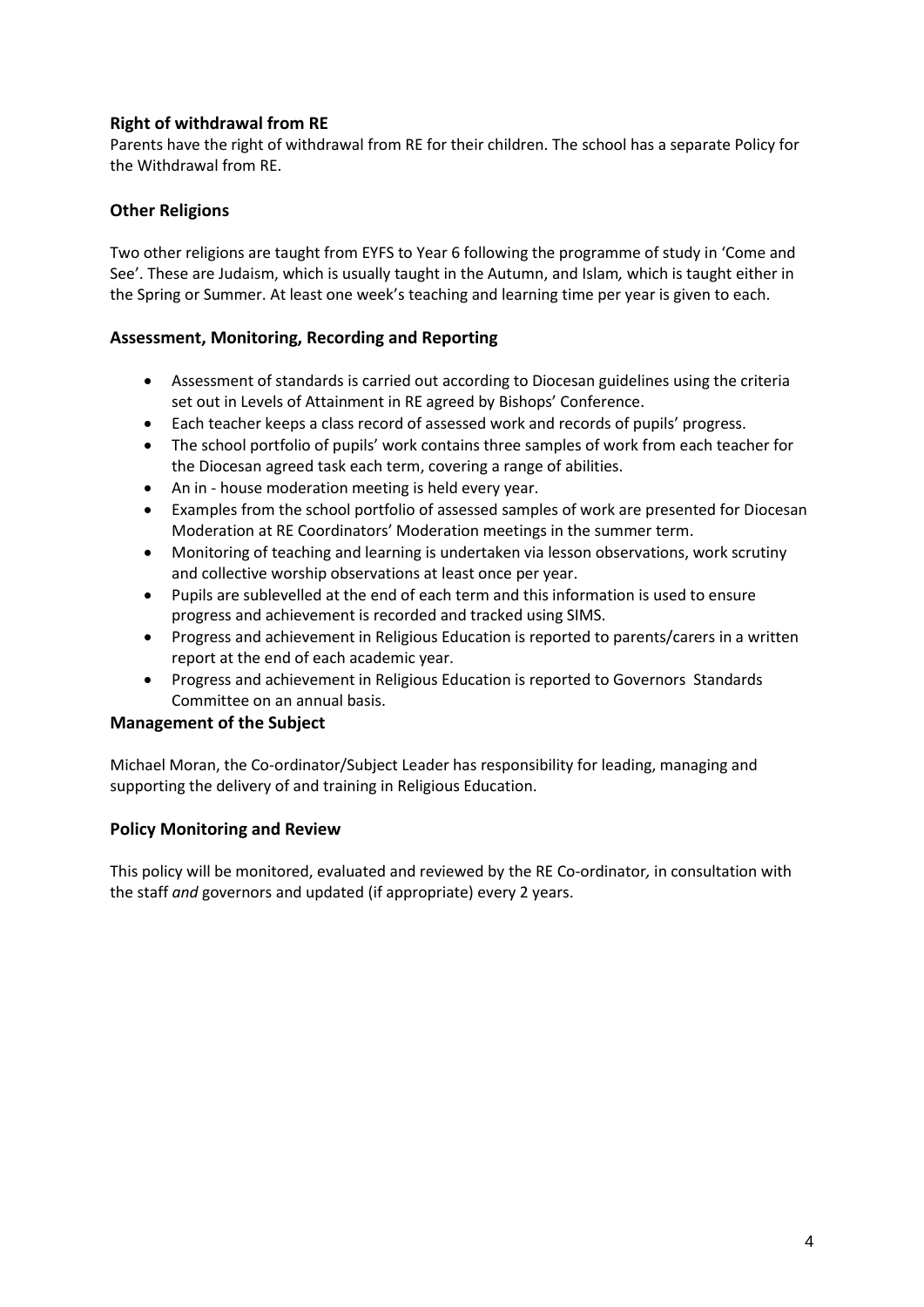# **APPENDIX 1**

# DIOCESE OF Hexham & Newcastle - DEPARTMENT FOR EDUCATION -

### Primary RE Co-ordinator Job Description

- To be responsible to the Headteacher and colleagues for the monitoring of teaching, assessment and planning of Religious Education based on the development of the children at each stage. Monitoring occurs in order to support staff and should include classroom observation, book scrutiny, planning and discussion with pupils.
- To manage resources and facilities for Religious Education.
- To liaise with the Diocesan Department for Education particularly through attendance at the Co-ordinators' meetings, and inform the Headteacher and colleagues of current standards and developments within Religious Education.
- To attend appropriate In-service training for Religious Education, keep up-to-date with current developments and feed these developments back to staff.
- To advise individual colleagues and induct new members of staff as required on the Religious Education process and teaching methods.
- To set up and maintain a portfolio of work in order to monitor progression and continuity. Samples of work should reflect the appropriate Attainment target strands and levels.
- Attend annual diocesan moderation meetings with the school portfolio.
- To track data and use this, in consultation with the Headteacher, to set realistic targets in RE.
- To ensure that cross-curricular concerns such as literacy skills, multi-cultural issues, equal opportunity, the use of Information Technology and PHSE are reflected in Religious Education.
- In consultation with the Headteacher to communicate with parents, governors and the parish community regarding issues associated with Religious Education.
- In consultation with the Headteacher to communicate with parents, governors and the parish community regarding issues associated with Religious Education.
- To liaise with other primary and secondary colleagues.
- To maintain a Subject Leader's file containing:
	- 1. The Religious Education Policy and Guidelines